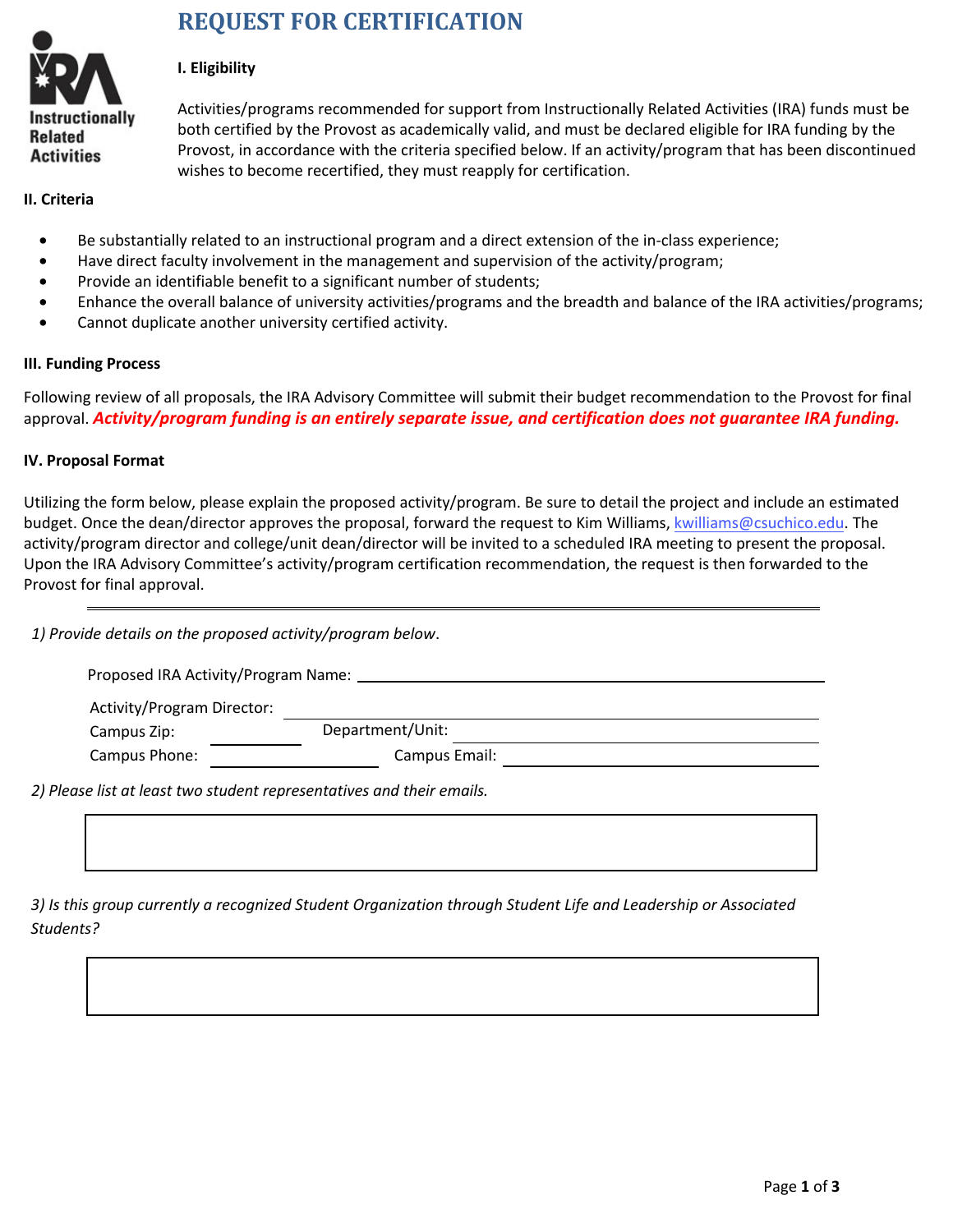

*4) Tell us how your activity/program relates to your college/unit's educational mission and how co-curricular activities impact the college/unit and the students.*

*5) IRA activities/programs must be integrally related to a formal CSU, Chico instructional offering. Which course is the activity/program associated with?*

٦

*6) How many students, faculty, and staff are involved with your activity/program? Please list each group as a separate entry.*

*7) What competitions, if any, is the activity/program involved in? What are the dates of the competitions and where are they held? How many students will participate in competitions (if applicable)?*

*8) No certified IRA activity/program is funded entirely by IRA fees. Please explain your budget (income and expenses). Include out-of-pocket costs paid by the students. Please submit this in a spreadsheet format as an attachment with your proposal.*